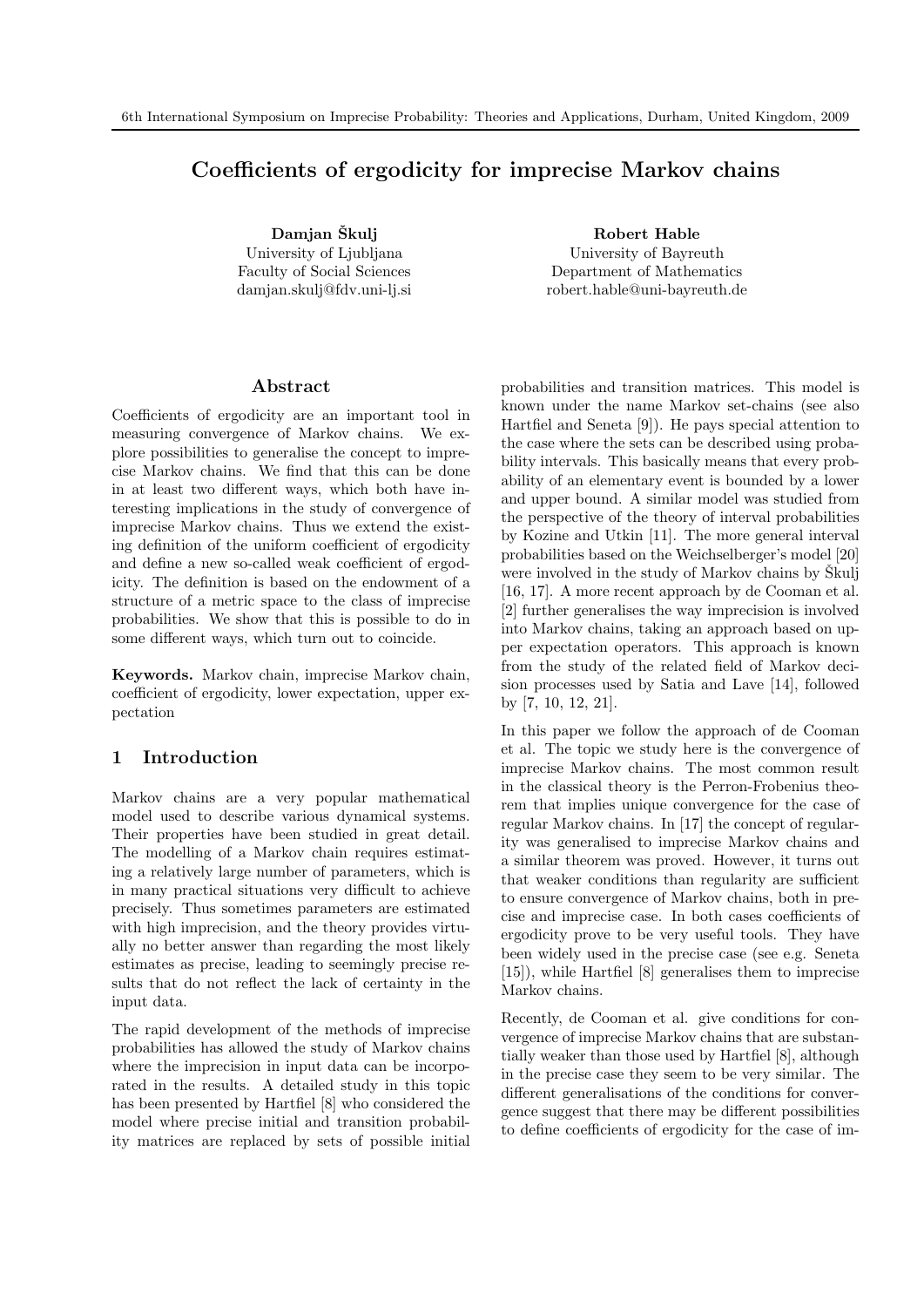precise Markov chains. In this paper we show that indeed a generalisation different from the one used by Hartfiel is possible. We also believe, although we have not yet explored this relation, that conditions implied by our new generalised coefficients are closely related to those found by de Cooman et al. The definition of the new coefficient of ergodicity is based on endowing the set of imprecise probabilities with a structure of a metric space.

The paper has the following structure. In the next section we review some theory on lower expectation operators that form a basis for the model of imprecise Markov chains. Further, in Section 3 we explore some possibilities to endow the family of imprecise probabilities with the structure of a metric space, and in Section 4 we describe the model of imprecise Markov chains that we use. Finally, in Section 5 we study the generalisations of coefficients of ergodicity and compare them to the existing generalisations.

#### 2 Lower expectation operators

Let  $\Omega$  be a finite set of states and let  $\mathcal F$  be the set of real-valued maps on Ω. Further let  $\mathcal{F}_1$  denote the subset of all non-negative real-valued maps with  $f(\omega) \leq 1$ for every  $\omega \in \Omega$ . We denote by  $1_{\Omega}$ , or sometimes just 1, the constant map on  $\Omega$  such that  $f(\omega) = 1$  for all  $\omega \in \Omega$ . For a pair of maps f and q such that  $f(\omega) \ge g(\omega)$  for every  $\omega \in \Omega$  we write  $f \ge g$ , and if at least one of the inequalities is strict we write  $f > g$ .

The set  $\mathcal F$  can be equipped with the maximum norm given by

$$
||f||_{\infty} = \max_{\omega \in \Omega} |f(\omega)|,
$$

which induces the *Chebyshev distance*:

$$
d_c(f,g) = \max_{\omega \in \Omega} |f(\omega) - g(\omega)|.
$$

We can write  $\mathcal{F}_1 = \{f \in \mathcal{F} \mid f \geq 0, ||f||_{\infty} \leq 1\}.$ 

We characterise a *probability measure* or a *probability* p as a real valued map on  $\Omega$  such that

$$
\sum_{\omega \in \Omega} p(\omega) = 1
$$

and

$$
p(\omega) \ge 0 \quad \text{for every } \omega \in \Omega.
$$

Therefore  $p(A) = \sum_{\omega \in A} p(\omega)$  for every  $A \subseteq \Omega$ . Thus every probability can be considered to belong to the set  $\mathcal{F}_1$ . We also consider sets of probabilities, which we usually assume to be closed and convex. Sometimes we assume an enumeration of elements of  $\Omega$  and for short denote, for instance,  $f_i = f(\omega_i)$ .

There is a one-to-one correspondence between closed convex sets of probabilities and the corresponding lower and upper expectation operators. We denote the lower expectation operator of a closed convex set of probabilities  $M$  by  $P$  and the upper expectation operator by  $\overline{P}$ . So for any  $f \in \mathcal{F}$  we define:

$$
\underline{P}(f) = \min_{p \in \mathcal{M}} E_p f \tag{1}
$$

and

$$
\overline{P}(f) = \max_{p \in \mathcal{M}} E_p f.
$$
 (2)

The min and max in the above equations can be written because of the finiteness of the probability space which assures that all closed sets of probabilities are compact and therefore all minima and maxima exist. In the case of the above correspondence between a set of probabilities and an expectation operator we say that  $M$  is a *credal set* of  $P$  and we may denote

$$
\mathcal{M} = \mathcal{M}(\underline{P}).
$$

Every lower expectation operator  $\underline{P}$  has the following properties. Let  $f, f_1, f_2$  be arbitrary elements from  $\mathcal{A}$ . Then:

superadditivity:  $P(f_1 + f_2) \geq P(f_1) + P(f_2);$ 

- non-negative homogeneity:  $P(\lambda f) = \lambda P(f)$  for every  $\lambda \geq 0$ ;
- constant additivity:  $P(f + \mu 1_{\Omega}) = P(f) + \mu$  for every real  $\mu$ .

Further we note that any expectation operator is completely determined by its values on the space  $\mathcal{F}_1$ . To see this take any map  $f \in \mathcal{F}$  and define the corresponding  $\tilde{f} \in \mathcal{F}_1$  with

$$
\tilde{f} = \frac{f}{2||f||_{\infty}} + \frac{1}{2}1_{\Omega},
$$

if  $||f||_{\infty} > 0$ , and  $\tilde{f} = \frac{1}{2} \mathbb{1}_{\Omega}$  otherwise. The value  $\tilde{a} = \underline{P}(\tilde{f})$  then determines

$$
\underline{P}(f) = \left(\tilde{a} - \frac{1}{2}\right) \cdot 2||f||_{\infty},
$$

as follows from non-negative homogeneity and constant additivity.

## 3 Distance measures between imprecise probabilities

The set of probability measures on a measurable space  $(\Omega, \mathcal{A})$  can be metricised using the following metric:

$$
d(p, p') = \max_{A \in \mathcal{A}} |p(A) - p'(A)| = \frac{1}{2} \sum_{\omega \in \Omega} |p(\omega) - p'(\omega)|,
$$
\n(3)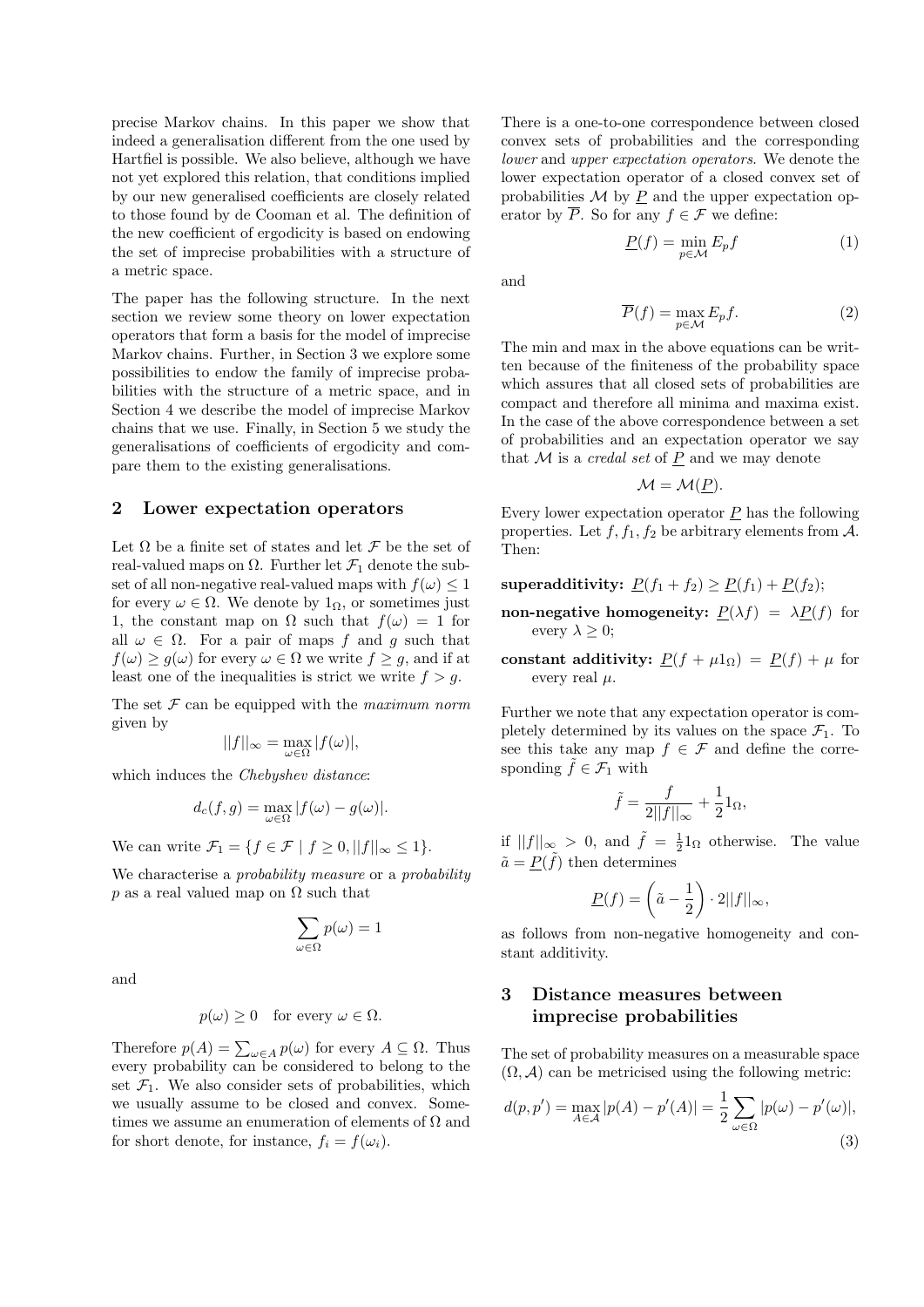for every pair of probability measures  $p$  and  $p'$ .

Given a metric space M and non-empty compact subsets  $X, Y \subset M$  the Hausdorff metric (see e.g. [1]) is defined as

$$
d_H(X, Y) = \max \left\{ \sup_{x \in X} \inf_{y \in Y} d(x, y), \sup_{y \in Y} \inf_{x \in X} d(x, y) \right\}.
$$
\n(4)

This metric makes the set of non-empty compact sets a metric space denoted by  $F(M)$ . Moreover, if M is a compact space, so is  $F(M)$ . Note also that every compact metric space is complete. The Hausdorff distance can be applied to the family of compact sets of probabilities using the distance function (3) in (4), making it, in the case of a finite space, a complete metric space.

Let  $\underline{P}$  and  $\underline{P}'$  be lower expectation operators. Then we define the following distance between them:

$$
\tilde{d}(\underline{P}, \underline{P}') = \max_{f \in \mathcal{F}_1} |\underline{P}(f) - \underline{P}'(f)|. \tag{5}
$$

Because of the finiteness of  $\Omega$  the max in the above equation exists. If  $f$  is any non-negative real map on  $\Omega$  then we have that  $\tilde{f} = \frac{f}{\ln c}$  $\frac{f}{||f||_{\infty}} \in \mathcal{F}_1$ . Because of positive homogeneity of lower expectation operator we conclude that

$$
|\underline{P}_1(f) - \underline{P}_2(f)| \le \tilde{d}(\underline{P}_1, \underline{P}_2) ||f||_{\infty}.
$$
 (6)

The next proposition shows that the metrics (5) and (3) coincide for probability measures. Therefore, from now on we denote both distances with d.

**Proposition 1.** Let  $p$  and  $p'$  be probability measures on  $(\Omega, \mathcal{A})$ . Then we have that

$$
\max_{f \in \mathcal{F}_1} |E_p f - E_{p'} f| = d(p, p').
$$

Proof. Define the function

$$
F(\omega) = \begin{cases} 1, & p(\omega) \ge p'(\omega); \\ 0, & \text{otherwise.} \end{cases}
$$

For any real function  $f \in \mathcal{F}_1$  we have

$$
|E_p f - E_{p'} f| = \left| \sum_i (p_i - p'_i) f_i \right|
$$
  
\n
$$
\leq \left| \sum_i (p_i - p'_i) F_i \right|
$$
  
\n
$$
= \max_{A \subset \Omega} |p(A) - p'(A)|
$$
  
\n
$$
= d(p, p').
$$

The following theorem shows that the metric (5) between lower expectation operators coincides with the Hausdorff metric between their credal sets. (A similar result can be found in [6], Lemma 6.7.)

**Theorem 1.** Let  $\mathcal{M}_1$  and  $\mathcal{M}_2$  be closed convex sets of probabilities and let  $\underline{P}_1$  and  $\underline{P}_2$  be their lower expectation operators. Then we have that

$$
d(\underline{P}_1, \underline{P}_2) = d_H(\mathcal{M}_1, \mathcal{M}_2). \tag{7}
$$

*Proof.* First we show that for any probabilities  $p_1$  and  $p_2$  we have that

$$
\max_{f \in \mathcal{F}_1} |E_{p_1} f - E_{p_2} f| = \max_{f \in \mathcal{F}_1} E_{p_1} f - E_{p_2} f. \tag{8}
$$

This follows from the fact that  $f \in \mathcal{F}_1$  implies  $1_{\Omega} - f \in$  $\mathcal{F}_1$  and  $E_{p_1}f - E_{p_2}f = -(E_{p_1}(1-f) - E_{p_2}(1-f))$ which implies

$$
\max_{f \in \mathcal{F}_1} |E_{p_1} f - E_{p_2} f| = \max_{f \in \mathcal{F}_1} \max\{E_{p_1} f - E_{p_2} f,
$$
  

$$
E_{p_1} (1 - f) - E_{p_2} (1 - f)\}
$$
  

$$
= \max_{f \in \mathcal{F}_1} E_{p_1} f - E_{p_2} f.
$$

The definition of the Hausdorff distance and the equation (8) implies that

$$
d_H(\mathcal{M}_1, \mathcal{M}_2) = \max_{p_1 \in \mathcal{M}_1} \min_{p_2 \in \mathcal{M}_2} \max_{f \in \mathcal{F}_1} E_{p_1} f - E_{p_2} f \quad (9)
$$

or in the last expression the roles of  $\mathcal{M}_1$  and  $\mathcal{M}_2$  can be exchanged, and that case would be treated equally because of symmetry. Now fix any  $p_1 \in \mathcal{M}_1$  and consider the map:

$$
\Gamma\colon\mathcal{M}_2\times\mathcal{F}_1\to\mathbb{R}
$$

where

$$
(p_2, f) \mapsto E_{p_1}f - E_{p_2}f.
$$

Now the set  $\mathcal{M}_2$  is compact by definition, and the mapping  $p_2 \mapsto \Gamma(p_2, f)$  is continuous and linear, therefore also convex, for any fixed  $f \in \mathcal{F}_1$ . Furthermore for a fixed  $p_2$  the mapping  $f \mapsto \Gamma(p_2, f)$  is also linear, and therefore concave. Now we can use the minimax theorem (see [5]: Theorem 2) to obtain:

$$
\min_{p_2 \in \mathcal{M}_2} \max_{f \in \mathcal{F}_1} \Gamma(p_2, f) = \max_{f \in \mathcal{F}_1} \min_{p_2 \in \mathcal{M}_2} \Gamma(p_2, f).
$$

That is

$$
\min_{p_2 \in \mathcal{M}_2} \max_{f \in \mathcal{F}_1} E_{p_1} f - E_{p_2} f = \max_{f \in \mathcal{F}_1} \min_{p_2 \in \mathcal{M}_2} E_{p_1} f - E_{p_2} f.
$$

 $\Box$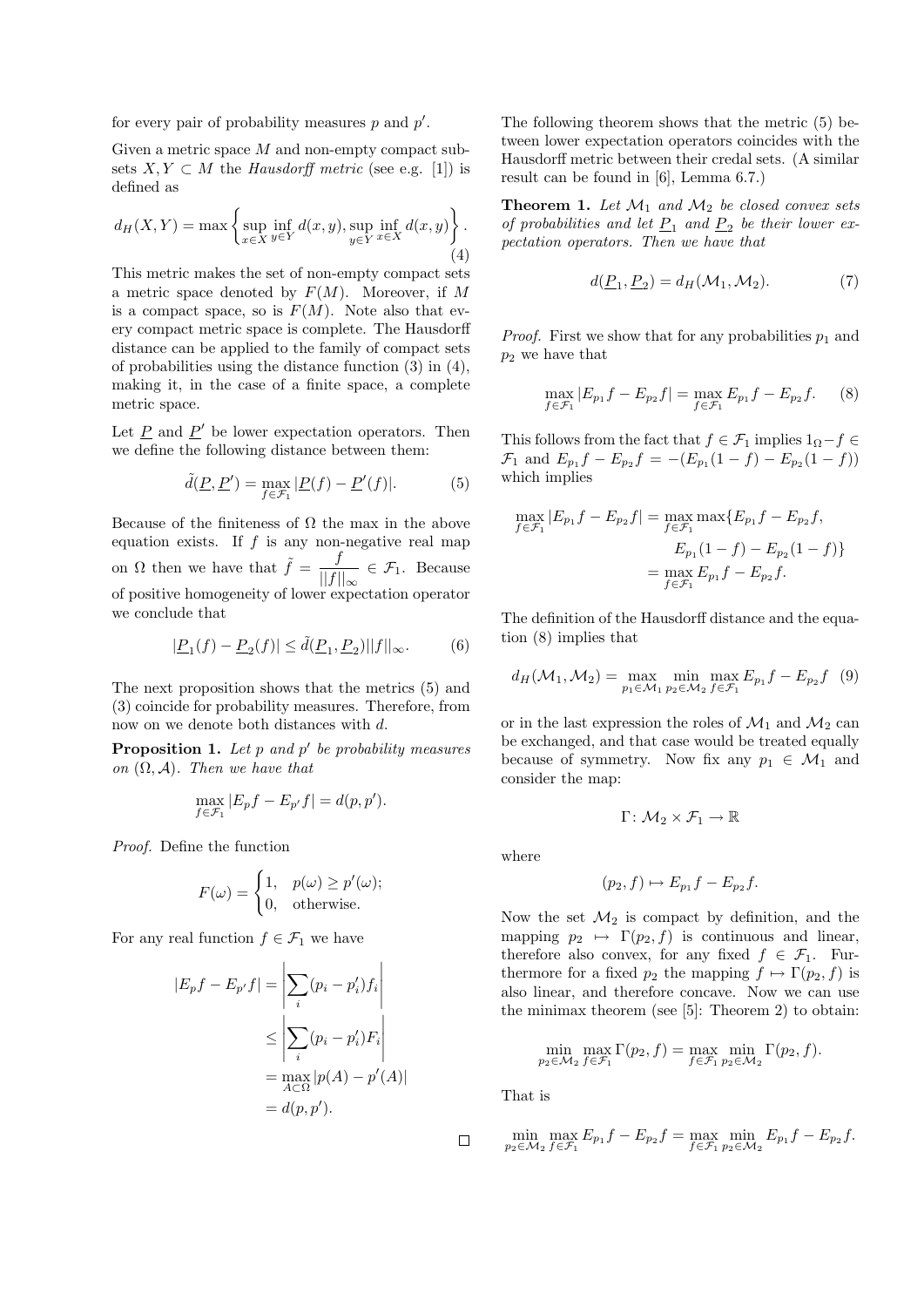Using the above equality we obtain:

$$
\max_{p_1 \in \mathcal{M}_1} \min_{p_2 \in \mathcal{M}_2} d(p_1, p_2)
$$
\n
$$
= \max_{p_1 \in \mathcal{M}_1} \min_{p_2 \in \mathcal{M}_2} f \sum_{f \in \mathcal{F}_1} f - E_{p_2} f
$$
\n
$$
= \max_{p_1 \in \mathcal{M}_1} \max_{f \in \mathcal{F}_1} \min_{p_2 \in \mathcal{M}_2} E_{p_1} f - E_{p_2} f
$$
\n
$$
= \max_{f \in \mathcal{F}_1} \max_{p_1 \in \mathcal{M}_1} \min_{p_2 \in \mathcal{M}_2} E_{p_1} f - E_{p_2} f
$$
\n
$$
= \max_{f \in \mathcal{F}_1} \overline{P}_1(f) - \overline{P}_2(f)
$$
\n
$$
= \max_{f \in \mathcal{F}_1} \overline{P}_1(1 - f) - \overline{P}_2(1 - f)
$$
\n
$$
= \max_{f \in \mathcal{F}_1} \underline{P}_2(f) - \underline{P}_1(f).
$$

Finally, using this and the symmetry between  $\mathcal{M}_1$  and  $\mathcal{M}_2$ , we get

$$
d_H(\mathcal{M}_1, \mathcal{M}_2) = \max\{ \max_{p_1 \in \mathcal{M}_1} \min_{p_2 \in \mathcal{M}_2} d(p_1, p_2),
$$
  

$$
\max_{p_2 \in \mathcal{M}_2} \min_{p_1 \in \mathcal{M}_1} d(p_1, p_2) \}
$$
  

$$
= \max_{f \in \mathcal{F}_1} \{ \underline{P}_2(f) - \underline{P}_1(f), \underline{P}_1(f) - \underline{P}_2(f) \}
$$
  

$$
= \max_{f \in \mathcal{F}_1} |\underline{P}_1(f) - \underline{P}_2(f)|
$$
  

$$
= d(\underline{P}_1, \underline{P}_2),
$$

which completes the proof.

We will also need the maximal distance between probability measures belonging to a pair of credal sets  $\mathcal{M}_1$ and  $\mathcal{M}_2$  with the corresponding lower and upper expectation operators  $\underline{P}_1, P_1$  and  $\underline{P}_2, P_2$  respectively. Using Proposition 1 we have that

$$
\max_{p_1 \in \mathcal{M}_1} d(p_1, p_2) = \max_{p_1 \in \mathcal{M}_1} \max_{f \in \mathcal{F}_1} |E_{p_1} f - E_{p_2} f|
$$
  
\n
$$
= \max_{p_2 \in \mathcal{M}_2} \max_{p_2 \in \mathcal{M}_2} |E_{p_1} f - E_{p_2} f|
$$
  
\n
$$
= \max_{f \in \mathcal{F}_1} \max_{p_2 \in \mathcal{M}_2} \{ \overline{P}_1(f) - \underline{P}_2(f),
$$
  
\n
$$
= \overline{P}_2(f) - \underline{P}_1(f) \}.
$$

However, instead of taking the maxima over the whole  $\mathcal{F}_1$  in the above equation it would be enough to only consider characteristic functions of subsets of  $\Omega$ , as follows from Proposition 1. Therefore

$$
\max_{p_1 \in \mathcal{M}_1} d(p_1, p_2) = \max_{A \subset \Omega} \max \{ \overline{P}_1(1_A) - \underline{P}_2(1_A),
$$
  

$$
\overline{P}_2(1_A) - \underline{P}_1(1_A) \}.
$$

It follows that for any pair of lower and upper expectation operators  $\underline{P}_1$  and  $\overline{P}_2$  we have that

$$
\max_{f \in \mathcal{F}_1} \{ \overline{P}_2(f) - \underline{P}_1(f) \} = \max_{A \subset \Omega} \{ \overline{P}_2(1_A) - \underline{P}_1(1_A) \}.
$$
\n(10)

We will also need some results on convergence of lower expectation operators. We study the convergence in the metric (5). In proving the convergence results we will use the result that any decreasing sequence of non-empty compact sets is non-empty (see [4]: Lemma I.5.6).

**Proposition 2.** Let  $\{\underline{P}_n\}_{n\in\mathbb{N}}$  be an increasing sequence of lower expectation operators and  $\{M_n\}_{n\in\mathbb{N}}$ the sequence of the corresponding credal sets. Then the sequence  $\{M_n\}_{n\in\mathbb{N}}$  is decreasing with respect to set inclusion and the limit

exists and

 $\Box$ 

$$
\mathcal{M}(\underline{P}_{\infty}) = \bigcap_{n \in \mathbb{N}} \mathcal{M}_n.
$$

 $\underline{P}_{\infty} = \lim_{n \to \infty} \underline{P}_n$ 

Moreover, the above credal set is non-empty.

*Proof.* For every  $f \in \mathcal{F}_1$  we have that the sequence  $\{\underline{P}_n(f)\}\$ is an increasing sequence bounded from above by 1 and is therefore convergent. Now take any  $p \in \bigcap_{n \in \mathbb{N}} \mathcal{M}_n$ . Then by definition, for every  $f \in \mathcal{F}_1$ we have that  $E_p f \geq \underline{P}_{\infty}(f)$ , so  $\bigcap_{n \in \mathbb{N}} \mathcal{M}_n \subseteq \mathcal{M}(\underline{P}_{\infty})$ . To see the converse inclusion take any probability  $p$ such that  $E_p f \geq \underline{P}_{\infty}(f) \geq \underline{P}_n$  for every  $n \in \mathbb{N}$ . Therefore  $p \in \mathcal{M}_n$  for every  $n \in \mathbb{N}$  and every  $f \in \mathcal{F}_1$ , which implies that  $p \in \bigcap_{n \in \mathbb{N}} \mathcal{M}_n$ . Thus,  $\mathcal{M}(\underline{P}_{\infty}) \subseteq \bigcap_{n \in \mathbb{N}} \mathcal{M}_n$ . As follows from the above remark, the set  $\bigcap_{n\in\mathbb{N}}\mathcal{M}_n$  is non-empty.  $\Box$ 

**Proposition 3.** Let  $\{\underline{P}_n\}_{n\in\mathbb{N}}$  be any convergent sequence of lower expectation operators and  $\{M_n\}_{n\in\mathbb{N}}$ the sequence of the corresponding credal sets. Then the set

$$
\mathcal{M}_{\infty} = \bigcap_{n \in \mathbb{N}} \operatorname{co} \left( \overline{\bigcup_{m \geq n} \mathcal{M}_m} \right),
$$

where co denotes the convex hull, is the credal set of the limit lower expectation operator  $P_{\infty}$  =  $\lim_{n\to\infty}\underline{P}_n$ . Moreover, the set  $\mathcal{M}_{\infty}$  is non-empty and therefore the lower expectation operator  $P_{\infty}$  is well defined.

Proof. First we define the following sequence of lower expectation operators:

$$
\underline{\tilde{P}}_n = \inf_{m \ge n} \underline{P}_m.
$$

Clearly, the convergence of the sequence  $\{\underline{P}_n\}$  implies the convergence of  $\{\underline{\tilde{P}}_n\}$  with the same limit. We only need to see that the credal set of  $\underline{\tilde{P}}_n$  is  $\text{co}(\overline{\bigcup_{m\geq n}\mathcal{M}_m})$ . To see this take any convergent sequence  $\{p_r\}$  in  $\bigcup_{m\geq n} M_m$ . For every  $f \in \mathcal{F}$  we have that  $E_{p,r} f \geq$  $\underline{\tilde{P}}_n(\overline{f})$  and therefore  $\lim_{r\to\infty} E_{p_r}f = E_{\lim_{r\to\infty}p_r}f \geq$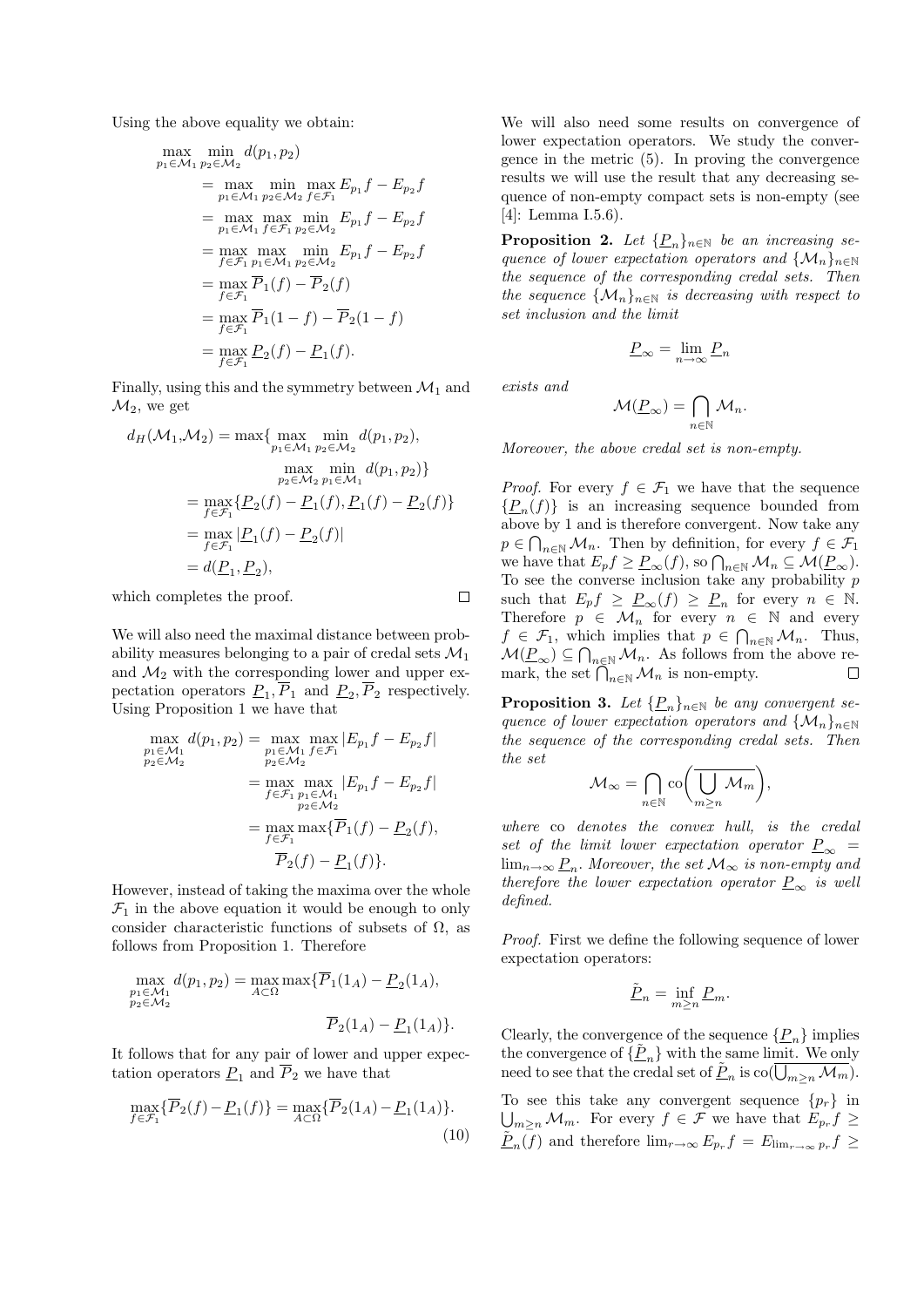$\underline{\tilde{P}}_n(f)$ , and thus  $\lim_{r\to\infty} p_r$  belongs to the credal set of  $\tilde{P}_n(f)$ . Further, given any  $f \in \mathcal{F}_1$  there is some  $p_r \in \mathcal{M}_m$ , for  $m \geq n$  so that  $E_{p_r} f \leq \underline{\tilde{P}}_n(f) + \frac{1}{r}$ . Since the set of all probabilities on a finite set is compact, the sequence  $\{p_r\}$  has a convergent subsequence converging to a probability p and  $E_p f = \frac{\tilde{P}_n(f)}{P}$ . Thus,  $\underline{\tilde{P}_n}$  is the lower expectation operator of the set  $\bigcup_{m\geq n} \mathcal{M}_m$  which implies that its closure is the credal set of  $\underline{\tilde{P}}_n$ .

To finish the proof we apply Proposition 2 to the increasing sequence  $\{\underline{\tilde{P}}_n\}$  and the corresponding credal sets co( $\bigcup_{m\geq n} M_n$ ).  $\Box$ 

Corollary 1. The set of all lower expectation operators is complete in the metric (5).

### 4 Imprecise Markov chains

One of the most natural ways to involve imprecision in a probabilistic model is to allow a set of possible probability distributions instead of a single one. In the case of Markov chains such sets can be allowed in place of transition probabilities as well as initial probability distributions. Additionally, we usually assume such sets are closed and convex. This assumption is particularly useful because, as described in Section 2, the sets can be equivalently described using lower or upper expectation operators. There are of course many models that allow description of sets of probabilities, such as *interval probabilities* (see e.g. [20]) or *lower* and upper previsions (see e.g. [18, 19]).

The most basic form used in most of the approaches taken until now is to put constraints, usually in the form of intervals, on the probabilities belonging to the elementary sets (see [8], [11]). The imprecision concerning the initial distribution is thus presented through the intervals  $[p_i, q_i]$  which are supposed to contain the unknown initial probability  $P(X_0 = i)$ . Similarly, the probabilities of transition from the state i to j are given in the form of intervals  $[p_{ij}, q_{ij}]$  supposed to contain the unknown true transition probability  $P(X_{n+1} = j | X_n = i)$ . Even though the true probabilities are unknown, it is certain that the sum of all probabilities is 1. Thus the values within the intervals must be taken so that they sum to 1, or in the case of transition interval matrices, all rows must sum to 1. An additional assumption that is usually made about the intervals is that all values within the interval are reachable or, in particular, that the interval bounds are reachable. In the common terminology of imprecise probabilities this requirement is named coherence. To each set of intervals, the set of probabilities assuming their values within those intervals can be assigned.

One of the crucial differences between precise and imprecise probabilities is that a precise probability can be fully determined by far less information than an imprecise probability. Thus to determine any precise probability, only its values on elementary sets are needed to be found, while the sets of probabilities able to be represented via simple intervals described above is fairly limited. (Many examples can be found e.g. in [20], [19], [18].) Another difference compared to the classical model is that transition probabilities that govern transitions of a Markov chain in the imprecise case may change in time. Thus, we are dealing with possibly non-homogeneous chains, which consequently require considering non-homogeneous matrix products.

Now we introduce the terminology used to describe imprecise Markov chains. We will assume a nonempty set  $\Omega$  whose elements are called *states*. For simplicity we will assume they are the consecutive integers  $1, \ldots, m$ , since in the basic model their values have no special consequences. We will follow the approach similar to the one taken by de Cooman et al. [2] to describe the sets of probabilities using the corresponding expectation operators, usually this will mean lower expectation operators.

We will thus assume a set  $\mathcal{M}_0$  of *initial probability* distributions and let  $\underline{P}_0$  be its lower expectation operator (see  $(1)$ ). Further, we assume a set of transition matrices  $P$ , whose rows are *separately specified*, i.e. for any two transition matrices  $p$  and  $p'$  with rows  $p_i$ and  $p'_i$  replacing the *i*<sup>th</sup> row of p with  $p'_i$  results in a matrix that still belongs to  $P$ . By adopting this property we can associate row sets of distributions  $\mathcal{P}_i$  to  $\mathcal P$ so that any independent choice of rows from the row sets gives a transition matrix in  $P$ . If additionally we assume that row sets are closed and convex, we have the following important property.

**Lemma 1.** Let  $P$  be a convex set of transition matrices with separtely specified rows and let M be a convex set of probabilities. Then the set of probability distributions at the next step  $\mathcal{M} \cdot \mathcal{P}$  is a convex set.

We slightly modify the proof of [8]: Lemma 2.5.

Proof. We prove the lemma by showing that given the probabilities q and  $q' \in \mathcal{M}$  and transition matrices p and  $p' \in \mathcal{P}$  then, whenever  $\alpha, \beta \geq 0$  and  $\alpha + \beta = 1$ ,

$$
(\alpha q \cdot p + \beta q' \cdot p') = (\alpha q + \beta q')r \tag{11}
$$

with  $r \in \mathcal{P}$ .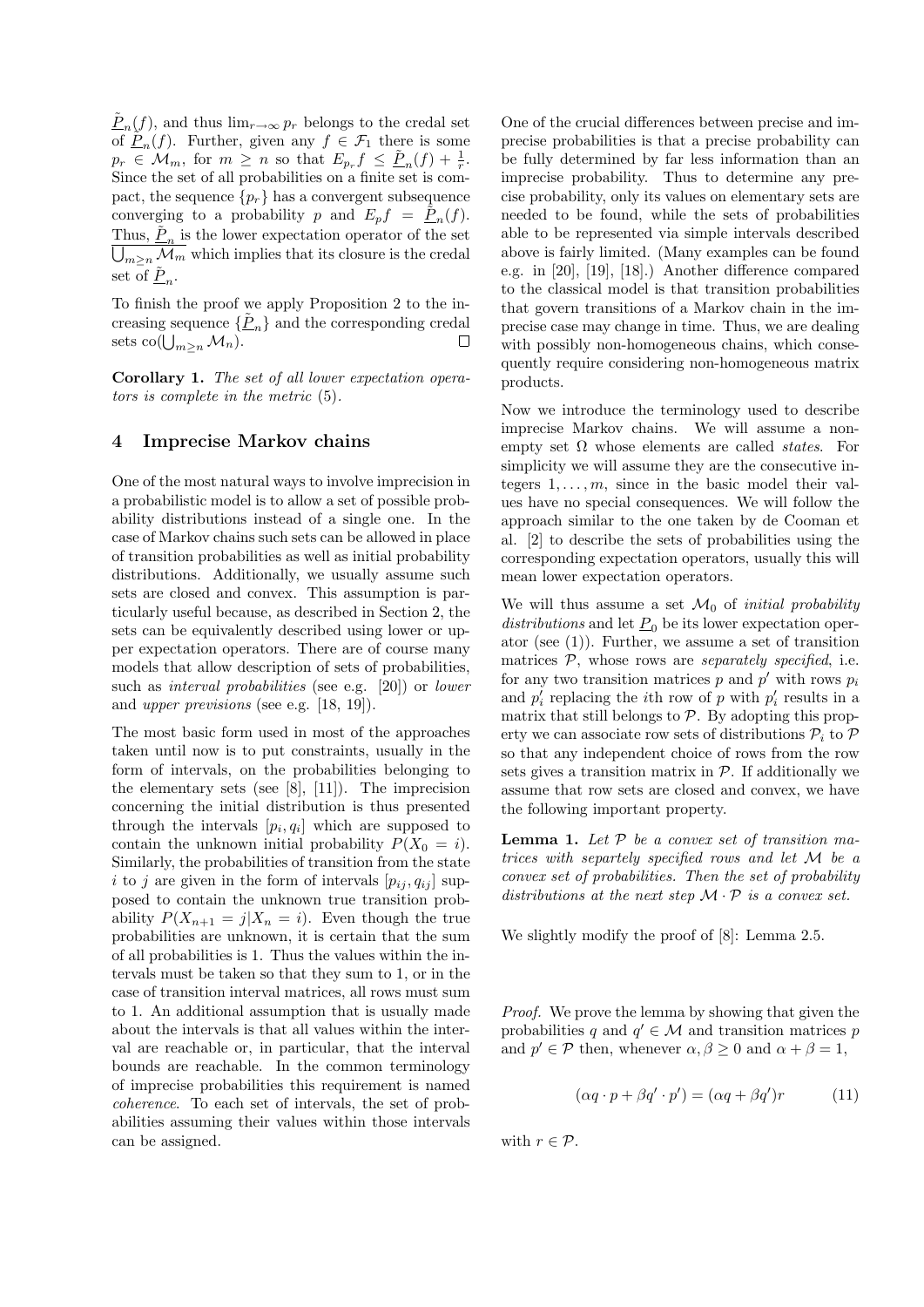Take  $j \in \Omega$ . We have

$$
(\alpha q \cdot p + \beta q' \cdot p')_j = \alpha \sum_{i=1}^m q_i p_{ij} + \beta \sum_{i=1}^m q'_i p'_{ij}
$$
  
= 
$$
\sum_{i=1}^m (\alpha q_i p_{ij} + \beta q'_i p'_{ij})
$$
  
= 
$$
\sum_{i=1}^m (\alpha q_i + \beta q'_i) \left( \frac{\alpha q_i}{\alpha q_i + \beta q'_i} p_{ij} + \frac{\beta q'_i}{\alpha q_i + \beta q'_i} p'_{ij} \right).
$$

Thus taking r with  $r_{ij} = \frac{\alpha q_i}{\alpha q_i + \beta q'_i} p_{ij} + \frac{\beta q'_i}{\alpha q_i + \beta q'_i} p'_{ij}$  satisfies (11). Notice that ith row of  $r$  is a convex combination of some elements of  $\mathcal{P}_i$  and therefore itself a member of  $\mathcal{P}_i$  too. Now, because rows are separately specified the resulting matrix is also a member of P. П

To each row set of probabilities we associate the lower expectation operator  $\underline{T}_i$ . Let  $\underline{T}$  then be the matrix lower expectation operator whose *i*th row is  $\underline{T}_i$ . We will say that the set  $P$  is the *credal set* of  $\underline{T}$ .

Let  $X_0, X_1, \ldots, X_n, \ldots$  be a sequence of random variables assuming the values in  $\Omega$ . According to the given assumptions we have

$$
P(X_0 = i) = q_i^0,
$$

where  $q^0 \in \mathcal{M}_0$ . The role of the transition matrices is given by

$$
P(X_{n+1}=j|X_n=i)=p_{ij}^n,
$$

where  $p^n \in \mathcal{P}$ .

A basic feature of the theory of Markov chains is the ability to calculate the probability of being in some state  $j$  at time  $n$  given an initial probability. Of course, since the initial and transition probabilities are imprecise, the answer will also be given in the form of an imprecise probability, that is, in the form of a set of probabilities. Previous works such as Hartfiel's [8] provide the general answer to this question based on the classical theory. The set of possible probability distributions at step  $n$  is equal to the set of all possible initial distributions multiplied by all possible sequences of transition matrices. Let  $\mathcal{M}_n$  denote the set of possible probability distributions at step  $n$ given the initial distribution  $\mathcal{M}_0$ . Then we have

$$
\mathcal{M}_n = \{q \cdot p_1 \cdot \ldots \cdot p_n \mid q \in \mathcal{M}_0, p_i \in \mathcal{P}
$$
  
for every  $i = 1, ..., n\} = \mathcal{M}_{n-1} \cdot \mathcal{P}.$  (12)

It follows from Lemma 1 that in the case where the set of transition matrices  $P$  has closed convex separately specified row sets, every  $\mathcal{M}_n$  is also a closed convex set of probabilities. Therefore, they can be equivalently represented using lower expectation operators. The lower expectation operator corresponding to the set  $\mathcal{M}_n$  is denoted by  $\underline{P}_n$ .

To calculate the values of  $\underline{P}_n$  on real functions on  $\Omega$ we follow the approach proposed in [2]. They first calculate the nth power of the transition operator T using so-called backwards recursion. This method can be described in the following way. Let  $f$  be any real valued map on  $\Omega$ . Every expectation operator assigns to it a real number corresponding to the lower expectation. In particular, every row lower expectation operator  $\underline{T}_i$  assigns to it the value  $\underline{T}_i(f)$ . A transition operator  $\underline{T}$  thus assign to every  $f$  a vector of values

$$
\underline{T}(f) = \begin{pmatrix} \underline{T}_1(f) \\ \underline{T}_2(f) \\ \vdots \\ \underline{T}_m(f) \end{pmatrix} .
$$
 (13)

Now  $T(f)$  is another real valued function on  $\Omega$  to which a new instance of  $T$  can be applied to obtain  $\underline{T}^2(f)$  and so on. Finally, applying  $\underline{P}_0$  to  $T^n(f)$  gives exactly the lower expectation of the lower expectation operator  $\underline{P}_n$  corresponding to the set  $\mathcal{M}_n$ . For the proof see [2].

Once probabilities of states on different steps are calculated, we are often interested in the limiting behaviour of these probabilities. Thus, the question is what can be said about the probability  $P(X_n = i)$  for a large  $n$  and how does it depend on the initial distribution? In the classical theory, Perron-Frobenius theorem assures convergence for the class of regular Markov chains (a Markov chain with the transition matrix  $p$  is *regular* if for some positive integer  $r$ the power  $p^r$  has only strictly positive entries). The Perron-Frobenius theorem states that the probabilities  $p_i^{(n)} = P(X_n = i)$  converge to some unique limit probabilities independently on the initial distribution.

Regularity is therefore a sufficient condition for unique convergence of a Markov chain, but not also a necessary one. This is true already in the case of precise Markov chains, where a more general criteria are derived using coefficients of ergodicity that besides telling whether a chain is convergent also measure the rate of convergence (see e.g. Seneta [15]). Hartfiel [8] then applies a generalised coefficient of ergodicity to study the convergence of Markov set-chains. Recently, de Cooman et al. [2] find that the conditions applied by Hartfiel are in general too strong to assure the convergence of imprecise Markov chains. They define a class of regularly absorbing imprecise Markov chains, based on the accessibility between states, for which they show unique convergence.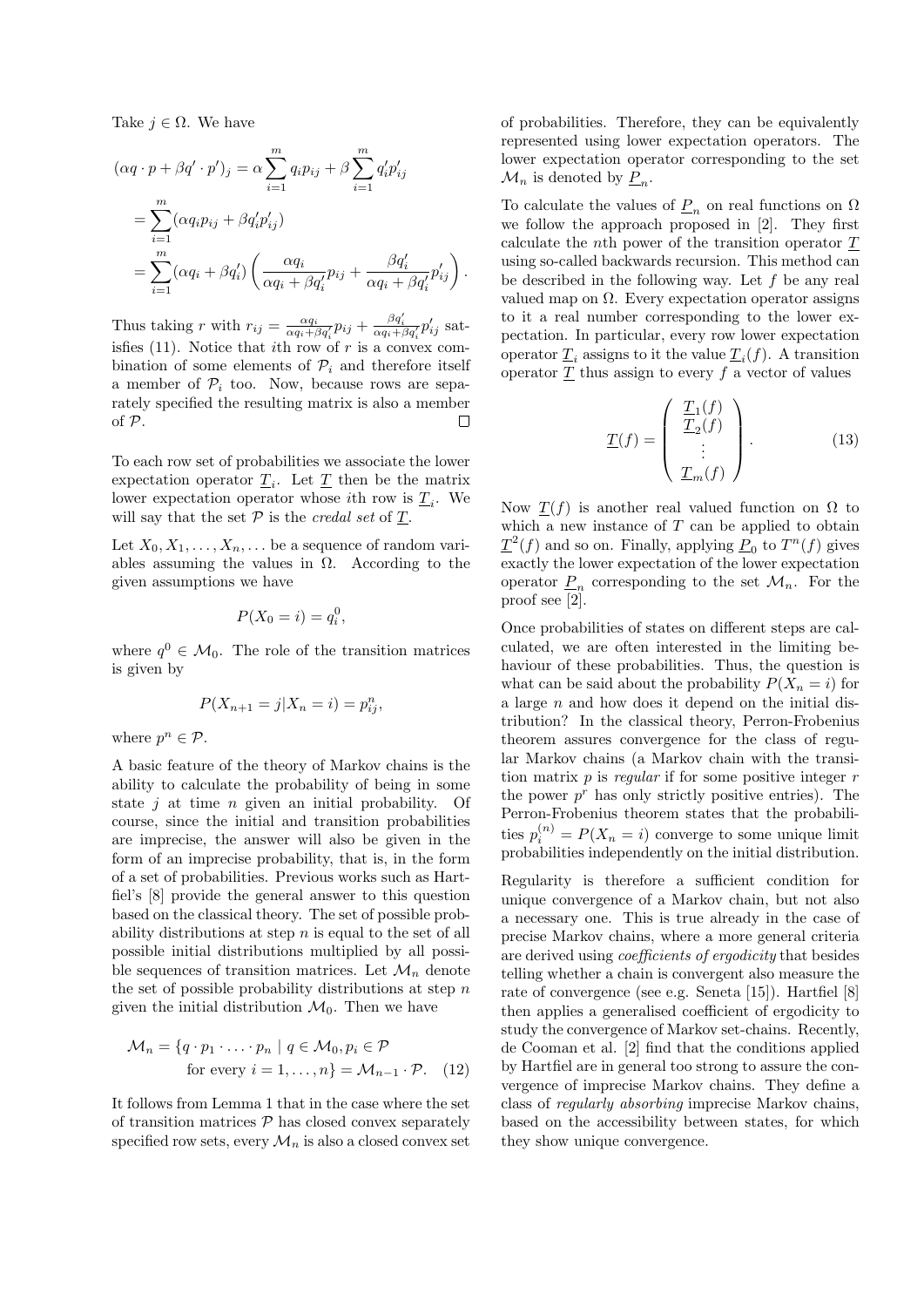### 5 Coefficients of ergodicity

Coefficients of ergodicity or contraction coefficients measure the rate of convergence of Markov chains. Seneta in his paper [15] defines a general coefficient of ergodicity for a stochastic matrix  $p$  with no zero columns to be

$$
\tau(p) = \sup_{x,y} \frac{d(xp, yp)}{d(x,y)}
$$

where d is some metric on the set of vectors with positive coordinates and whose components sum to 1 and x, y are such vectors. The value of  $\tau(p)$  is between 0 and 1 and further  $\tau$  has the following properties:

- (i)  $\tau(p_1p_2) \leq \tau(p_1)\tau(p_2)$  for every pair of stochastic matrices with no zero columns  $p_1$  and  $p_2$ ;
- (ii)  $\tau(p) = 0$  whenever rank of p is 1 i.e.  $p = 1v$  for some vector v.

Depending on the metrics, different coefficients of ergodicity are used. In this paper we are concerned with the coefficient generated by the metric (3). This coefficient was introduced by Dobrushin [3] and its direct evaluation is derived by Paz [13]:

$$
\tau(p) = \frac{1}{2} \max_{i,j} \sum_{s=1}^{m} |p_{is} - p_{js}|.
$$

In view of (3), the above can be stated as

$$
\tau(p) = \max_{i,j} d(p_i, p_j). \tag{14}
$$

where  $p_i$  and  $p_j$  denote the *i*th and *j*th row of p respectively.

For the case of imprecise Markov chains, Hartfiel [8] extends the concept of a coefficient of ergodicity to Markov chains where sets of transition probabilities are considered. For a set of transition matrices  $P$  he defines the uniform coefficient of ergodicity as

$$
\tau(\mathcal{P}) = \sup_{p \in \mathcal{P}} \tau(p).
$$

If P is an interval  $[P,Q]$ , i.e.  $P = \{p \mid p$  is a stochastic matrix such that  $P \leq p \leq Q$ , then he finds that

$$
\tau(\mathcal{P}) \leq \frac{1}{2} \max_{i,j} \sum_{k=1}^{m} \max\{|q_{ik} - p_{jk}|, |q_{jk} - p_{ik}|\}.
$$

where  $p_{ik}$  and  $q_{ik}$  are the components of P and Q respectively.

In our setting of lower and upper expectation operators, the calculation of the uniform coefficient of ergodicity is given by the following proposition.

**Proposition 4.** Let  $P$  be a set of transition matrices and let  $\underline{T}$  and  $\overline{T}$  be its lower and upper expectation matrices. Then we have that

$$
\tau(\mathcal{P}) = \max_{i,j} \max_{f \in \mathcal{F}_1} \overline{T}_i(f) - \underline{T}_j(f)
$$

$$
= \max_{i,j} \max_{A \subset \Omega} \overline{T}_i(1_A) - \underline{T}_j(1_A).
$$

*Proof.* The second equality follows from (10). Let  $p \in$  $P$  be arbitrary transition matrix. Then its *i*th and *j*th row are arbitrary probability distributions belonging to the credal sets of ith and jth row of  $P$ . We have that

$$
\tau(\mathcal{P}) = \max_{p \in \mathcal{P}} \tau(p)
$$
  
= max max max\_{i,j} d(p\_i, p\_j)  
= max max\_{p\_j \in \mathcal{M}\_i} d(p\_i, p\_j)  
= max max max\_{i,j} d\tau(\overline{T}\_i(1\_A) - \underline{T}\_j(1\_A),  
\overline{T}\_j(1\_A) - \underline{T}\_i(1\_A))  
= max max\_{i,j} \overline{T}\_i(1\_A) - \underline{T}\_j(1\_A),

as required.

Thus, we may define  $\tau(T) = \tau(\mathcal{M}(T)).$ 

The uniform coefficient of ergodicity can be used as a contraction measure for a set of transition matrices. The following theorem holds ([8]: Theorem 3.3):

**Theorem 2.** Let  $\mathcal{M}_1$  and  $\mathcal{M}_2$  be non-empty compact sets of probabilities. Then

$$
d_H(\mathcal{M}_1 \cdot \mathcal{P}, \mathcal{M}_2 \cdot \mathcal{P}) \le \tau(\mathcal{P}) d_H(\mathcal{M}_1, \mathcal{M}_2).
$$

A stochastic matrix  $p$  whose coefficient of ergodicity  $\tau(p)$  is strictly smaller than 1 is called *scrambling* (see [15]). Further if  $P$  is a set of transition matrices such that  $\tau (p_1 \cdot p_2 \cdots p_r) < 1$  for any matrices  $p_i \in \mathcal{P}$  then such a set is called *product scrambling* (see [8]), and r is then called its scrambling integer. Thus we have that  $\tau(\mathcal{P}^r) < 1$ . Something very similar can be said about lower expectation matrices. We will say that a lower expectation matrix  $\underline{T}$  is scrambling whenever  $\tau(\underline{T})$  < 1 and if instead only  $\tau(\underline{T}^r)$  < 1 we will say that it is product scrambling with scrambling integer r.

Theorem 2 implies the following more general corollary  $([8]$ : Theorem 3.4):

**Corollary 2.** Let  $P$  be be product scrambling with scrambling integer r and let  $\mathcal{M}_0$  be a non-empty compact set of probabilities. Then, for any positive integer h,

$$
d_H(\mathcal{M}_0\mathcal{P}^h, \mathcal{M}_{\infty}) \leq K\beta^h
$$

 $\Box$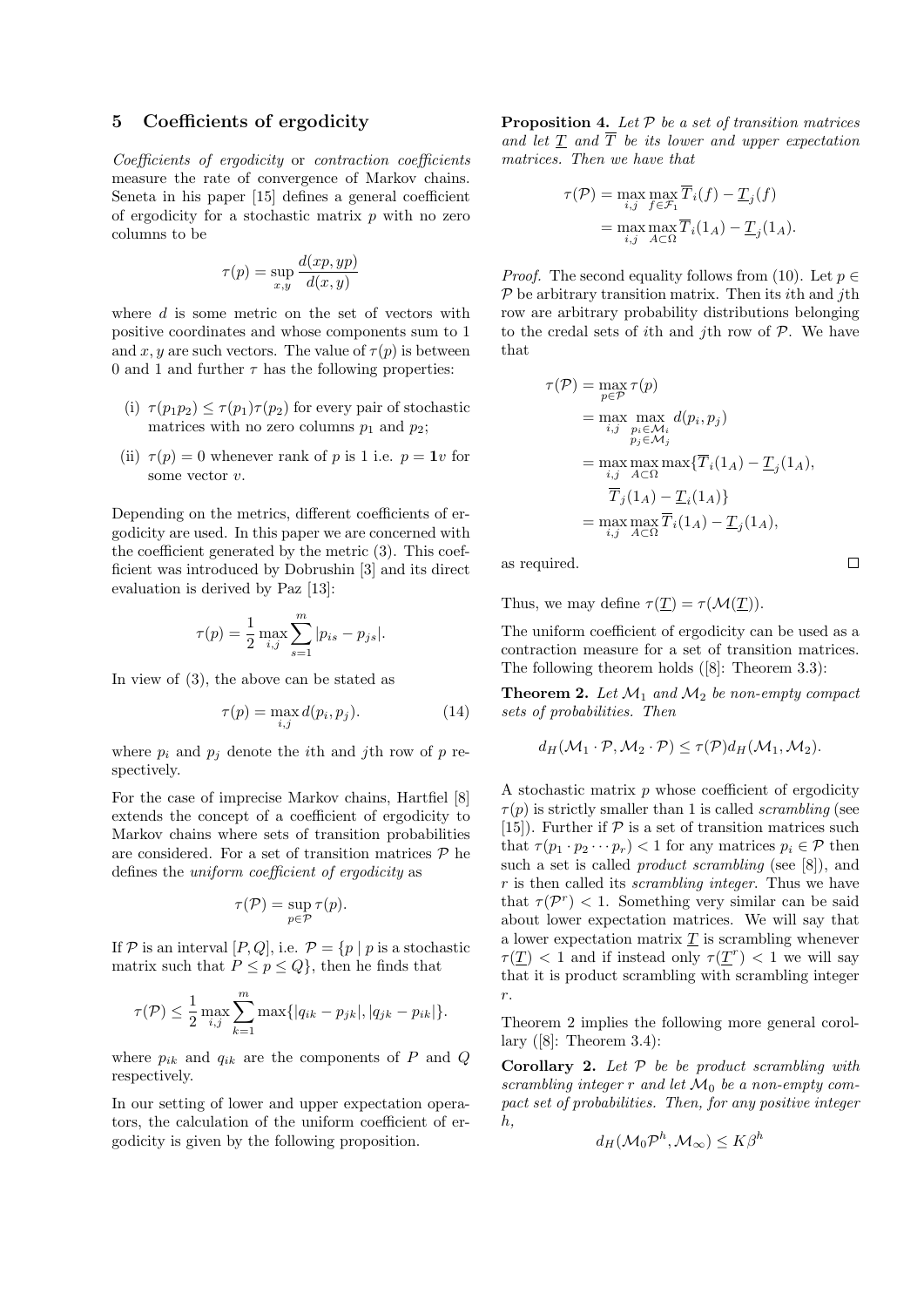where  $K = \tau(\mathcal{P}^r)^{-1} d_H(\mathcal{M}_0, \mathcal{M}_\infty)$  and  $\beta = \tau(\mathcal{P}^r)^{\frac{1}{r}}$ 1 and  $\mathcal{M}_{\infty}$  is the unique compact set of probabilities such that

$$
\mathcal{M}_{\infty}\mathcal{P}=\mathcal{M}_{\infty}.
$$

Thus,

$$
\lim_{h\to\infty} \mathcal{M}_0 \mathcal{P}^h = \mathcal{M}_\infty.
$$

Theorem 2 implies the convergence of a Markov setchain in the Hausdorff metric. Moreover, if  $\tau(\mathcal{P}) < 1$ for a set of transition matrices then given any initial probability distribution  $q_0$  and a sequence of transition matrices  $\{p_i\}_{i\in\mathbb{N}}$  such that every  $p_i \in \mathcal{P}$  we have that the sequence  $q_n = q_0 p_1 \cdots p_n$  converges to some  $p_{\infty}$ . This is a consequence of the fact that  $\tau(p_1 \cdots p_n) \to 0$  as n tends to infinity. Moreover, since clearly  $\tau(\mathcal{P}') \leq \tau(\mathcal{P})$  for every  $\mathcal{P}' \subseteq \mathcal{P}$ , it follows that given a convergent Markov chain with the set of transition probabilities  $P$  then a Markov chain with the set of transition probabilities  $\mathcal{P}'$  is also convergent.

De Cooman et al. [2] show that it not necessary to require that every possible transition matrix is a contraction, but instead, what is needed is only that the corresponding upper (or lower) expectations are becoming more and more similar. As a simple demonstration consider the following example.

Example 1. Let a set of transition matrices on the set  $\Omega = \{1, 2\}$  be given by the following lower and upper transition matrix

$$
P = \begin{pmatrix} 0 & 0 \\ 0 & 0 \end{pmatrix} \quad \text{and} \quad Q = \begin{pmatrix} 1 & 1 \\ 1 & 1 \end{pmatrix}.
$$

Clearly this set contains the matrix

$$
\begin{pmatrix} 0 & 1 \\ 1 & 0 \end{pmatrix}
$$

which is not contractive. However, given any initial set of distributions the Markov chain with the above set of transition matrices converges to the set of all probability distributions on  $\Omega$ .

De Cooman et al. further find sufficient conditions for unique convergence by studying the accessibility relation between states. Our aim here is to find a coefficient of ergodicity that would describe this type of convergence for imprecise Markov chains. We implement the following idea. Given a lower transition matrix  $T$ , the backwards recursion allows the calculation of its powers  $\underline{T}^n$  for every positive integer n. In the case of a precise transition matrix, the rows of its consequent powers get more and more similar, which is measured by the coefficient of ergodicity (14). In the case of a lower expectation matrix, the same effect will be achieved by measuring the distances between the row lower expectation operators corresponding to the powers of T.

**Definition 1.** Let  $T$  be a transition lower expectation matrix. Then we define the weak coefficient of ergodicity as

$$
\rho(\underline{T}) = \max_{\substack{f \in \mathcal{F}_1 \\ i,j}} |\underline{T}_i(f) - \underline{T}_j(f)|,
$$

where  $\underline{T}_i$  and  $\underline{T}_j$  are *i*th and *j*th row lower expectation operators respectively.

The following proposition is an immediate consequence of the definitions.

**Proposition 5.** Let  $\underline{T}$  be a transition lower expectation matrix with rows  $\underline{T}_i$ . Then:

$$
\rho(\underline{T}) = \max_{i,j} d(\underline{T}_i, \underline{T}_j).
$$

**Proposition 6.** Let  $\underline{P}_1$  and  $\underline{P}_2$  be lower expectation operators and  $T$  a transition lower expectation matrix. Then we have that

$$
d(\underline{P_1T}, \underline{P_2T}) \le \rho(\underline{T})d(\underline{P_1}, \underline{P_2}).
$$

*Proof.* Denote  $c_f = \underline{T}(f)$  (see (13)) and let  $\underline{c}_f$  and  $\overline{c}_f$  be its minimal and maximal element respectively. Further let  $\underline{\tilde{P}_1} = \underline{P_1T}$  and  $\underline{\tilde{P}_2} = \underline{P_2T}$ . Then using constant additivity and (6) we obtain

$$
\begin{aligned} |\underline{\tilde{P}_1}(f) - \underline{\tilde{P}_2}(f)| &= |\underline{P_1}(c_f) - \underline{P_2}(c_f)| \\ &= |\underline{P}_1((c_f - c_f) + c_f) \\ &- \underline{P}_2((c_f - c_f) + c_f)| \\ &\leq d(\underline{P}_1, \underline{P}_2) || c_f - c_f ||_{\infty} \\ &= d(\underline{P}_1, \underline{P}_2)(\overline{c}_f - c_f) \\ &\leq d(\underline{P}_1, \underline{P}_2)\rho(\underline{T}) \end{aligned}
$$

**Corollary 3.** Let  $R$  and  $S$  be any transition lower expectation matrices. Then:

$$
\rho(\underline{RS}) \le \rho(\underline{R})\rho(\underline{S}).
$$

*Proof.* Denote  $\underline{T} = \underline{RS}$  and let  $\underline{T}_i$  and  $\underline{T}_j$  be the *i*th and jth row lower expectation operators. We have that, for instance,

$$
\underline{T}_i(f) = \underline{R}_i \underline{S}(f).
$$

Proposition 6 then yields

$$
|\underline{T}_i(f) - \underline{T}_j(f)| = |\underline{R}_i \underline{S}(f), \underline{R}_j \underline{S}(f)|
$$
  
\n
$$
\leq d(\underline{R}_i, \underline{R}_j)\rho(\underline{S})
$$
  
\n
$$
\leq \rho(\underline{R})\rho(\underline{S}),
$$

as required.

 $\Box$ 

 $\Box$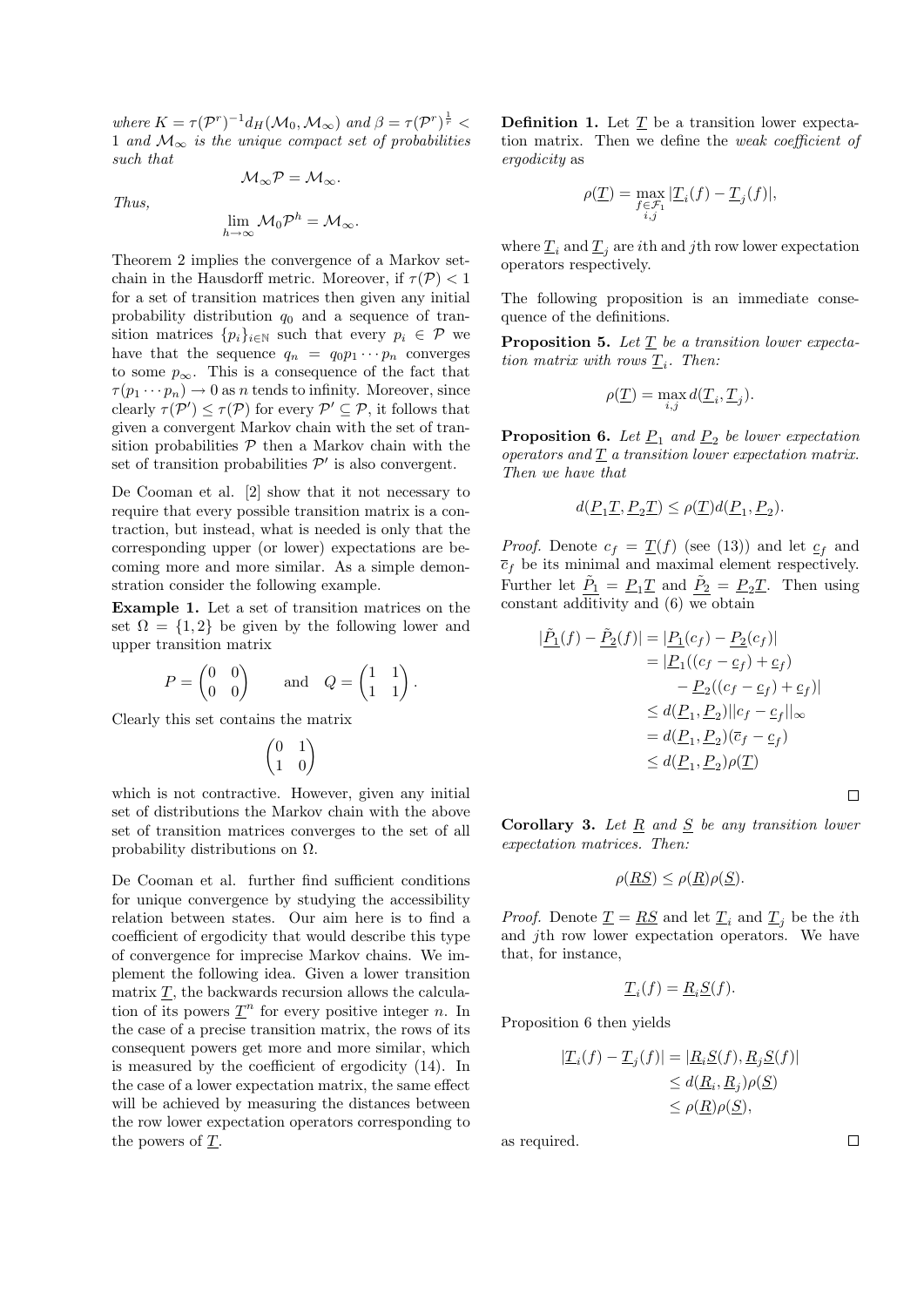The next corollary is now immediate.

Corollary 4. For any lower expectation operator T we have that

$$
\rho(\underline{T}^n) \leq \rho(\underline{T})^n.
$$

Thus, it may happen that even if  $\rho(T) = 1$  it may be that  $\rho(\underline{T}^n) < 1$ .

The following proposition shows that the credal set of a contractive lower expectation operator contains at least one contractive transition matrix. The converse does not hold, as demonstrated by the example following the proposition.

**Proposition 7.** Let  $\underline{T}$  be a transition lower expectation matrix such that  $\rho(T) < 1$ . Then there exists a precise transition matrix  $p \in \mathcal{M}(T)$  such that  $\tau(p) < 1.$ 

*Proof.* Denote  $\rho := \rho(T)$ . Then for any pair of indices *i* and *j* we have  $d(\underline{T}_i, \underline{T}_j) \le \rho$ . Coherence of  $\underline{T}$  implies that for every set  $A \subset \Omega$  we have a probability measure  $p^A$  such that  $p_i^A(A) = \underline{T}(1_A)$  for every  $1 \le i \le m$ . Then  $|p_i^A(A) - p_j^A(A)| < 1$  and  $|p_i^A(A') - p_j^A(A')| \leq 1$ for any  $A' \subset \Omega$ . Let  $\lambda_A > 0$  for every  $A \subset \Omega$  and let  $\sum_{A\subset\Omega}\lambda_A = 1$ . Let  $p = \sum_{A\subset\Omega}\lambda_A p^A$ . Clearly then  $p_i(A) - p_j(A) < 1$  for every  $A \subset \Omega$  and thus  $\tau(p) < 1.$  $\Box$ 

**Example 2.** Let the lower expectation operator  $\underline{T} =$  $\begin{pmatrix} 1 & 0 \\ 0 & 0 \end{pmatrix}$  be given. Thus the credal set of  $\underline{T}$  contains all possible stochastic matrices with the first row equal to  $(1, 0)$ . Clearly, the weak coefficient of ergodicity of  $\underline{T} = \underline{T}^n$ , for every  $n \in \mathbb{N}$ , is equal to 1; however,  $\Big(\begin{matrix} 1\\ 0.5 \end{matrix}$ the credal set contains, for instance, the matrix  $p =$ 1 0 0.5 0.5 , whose coefficient of ergodicity is equal to 0.5.

**Proposition 8.** Let  $\underline{T}$  be a transition lower expectation matrix such that  $\rho(T) < 1$ . Then there exists a lower expectation operator  $\underline{P}_{\infty}$  satisfying the property:

$$
\underline{P}_{\infty}\underline{T} = \underline{P}_{\infty}.\tag{15}
$$

We will call a lower expectation operator satisfying the property (15) an invariant lower expectation operator for a transition lower expectation matrix T.

*Proof.* Consider the sequence  $\underline{P}_n = \underline{P}_0 \underline{T}^n$ . We will show that it is a Cauchy sequence in the metric (5). To see this, take some positive integers  $m$  and  $n$  with  $m > n$ . Using the fact that  $d(\underline{P}, \underline{P}') \leq 1$  for any pair

of expectation operators, we have that

$$
d(\underline{P}_n, \underline{P}_m) = d(\underline{P}_0 \underline{T}^n, \underline{P}_0 \underline{T}^m)
$$
  
=  $d(\underline{P}_0 \underline{T}^n, \underline{P}_0 \underline{T}^{m-n} \underline{T}^n)$   
 $\leq d(\underline{P}_0, \underline{P}_0 \underline{T}^{m-n}) \rho(\underline{T}^n)$   
 $\leq \rho(\underline{T}^n)$   
 $\leq \rho(\underline{T})^n$ ,

and since  $\rho(T)$  < 1 it follows that, with *n* large enough, this distance can be arbitrarily small. Because of the completeness of the set of lower expectation operators (Corollary (1)), the sequence converges to some lower expectation operator  $P_{\infty}$ .  $\Box$ 

Clearly the invariant lower operators of  $T$  is the same as the one for  $\underline{T}^n$ , and thus the above result also holds for a transition lower expectation matrix  $T$  such that  $\rho(\underline{T}^n) < 1.$ 

**Theorem 3.** Let  $T$  be a transition lower expectation matrix with  $\rho(\underline{T}) < 1$  and  $\underline{P}_0$  an initial lower expectation operator and  $\underline{P}_{\infty}$  the invariant lower expectation operator for T. Then

$$
d(\underline{P}_0 \underline{T}^n, \underline{P}_\infty) \leq d(\underline{P}_0, \underline{P}_\infty) \rho(\underline{T})^n.
$$

Therefore,

$$
\lim_{n\to\infty}\underline{P}_0\underline{T}^n=\underline{P}_\infty
$$

independently of  $\underline{P}_0$ , and  $\underline{P}_\infty$  is thus the unique invariant lower expectation operator for T.

Proof. Using (15) and Proposition 6 and Corollary 4 we obtain

$$
d(\underline{P}_0 \underline{T}^n, \underline{P}_\infty) = d(\underline{P}_0 \underline{T}^n, \underline{P}_\infty \underline{T}^n)
$$
  

$$
\leq d(\underline{P}_0, \underline{P}_\infty) \rho(\underline{T})^n.
$$

Now since  $\rho(T)$  < 1 the right hand side converges to 0.  $\Box$ 

A corollary analogous to Corollary 2 of the last theorem can also be stated. We extend the notion of scrambling lower expectation matrices to the case where the weak coefficient of ergodicity is used. We will say a lower expectation matrix  $T$  is weakly scrambling if  $\rho(\underline{T}) < 1$  and if  $\rho(\underline{T}) = 1$  but  $\rho(\underline{T}^r) < 1$ for some positive integer  $r$  that it is *weakly product* scrambling with scrambling integer r.

**Corollary 5.** Let  $\underline{T}$  be weakly product scrambling with scrambling integer r and let  $\underline{P}_0$  be a lower expectation operator. Then, for any positive integer h,

$$
d(\underline{P_0 \underline{T}}^h, \underline{P_\infty}) \le K\beta^h
$$

where 
$$
K = \rho(\underline{T}^r)^{-1}d(\underline{P}_0, \underline{P}_\infty)
$$
 and  $\beta = \rho(\underline{T}^r)^{\frac{1}{r}}$ .  
Thus,  

$$
\lim_{n \to \infty} \underline{P}_0 \underline{T}^k = \underline{P}_\infty.
$$

 $k\rightarrow\infty$